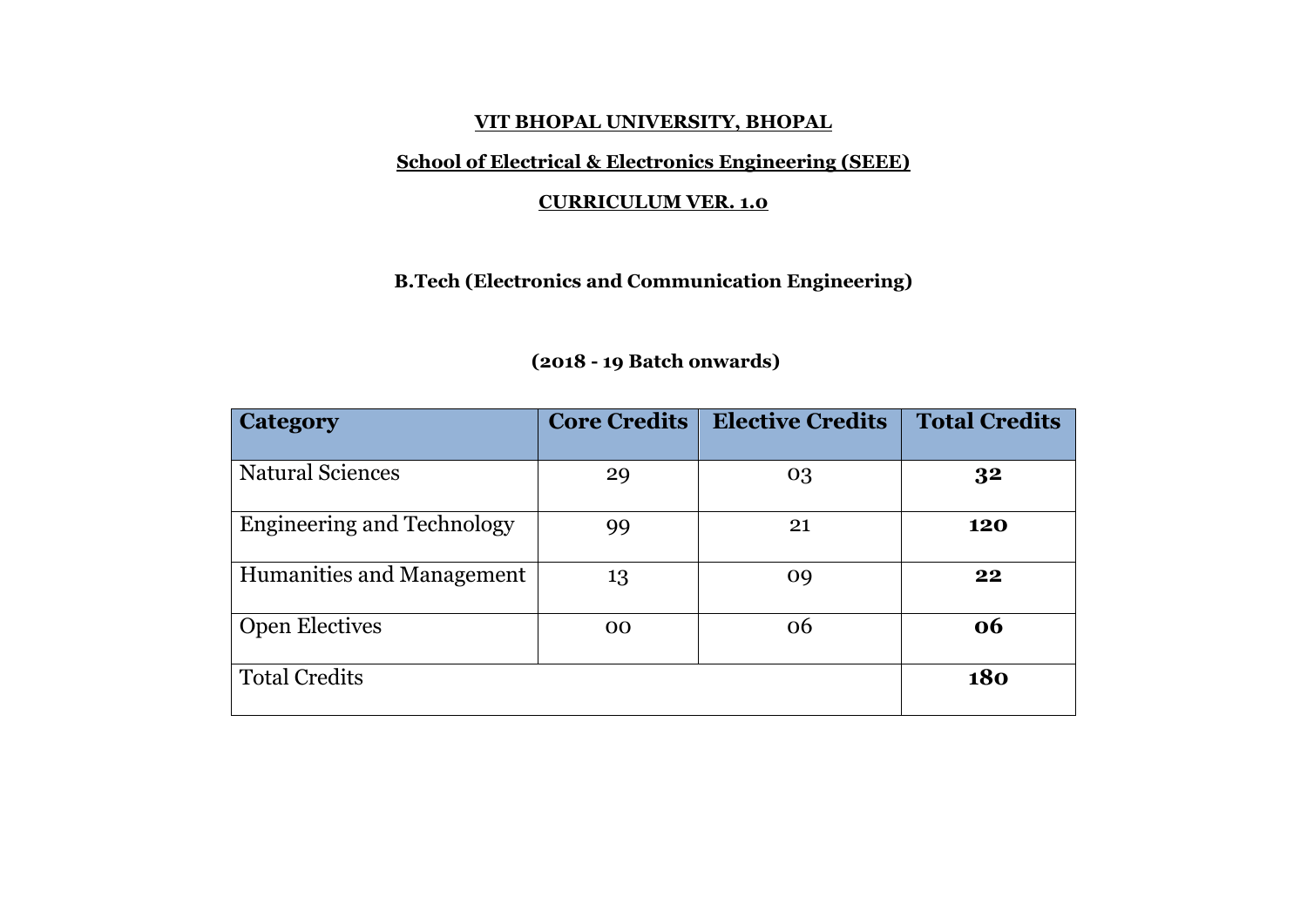|                       | VIT BHOPAL / B.Tech. Electronics and Communication Engineering (4 years - 180 Credits) |                         |                |                       |                                                                 |             |                |                              |                                                                  |             |                |                       |                                 |                               |
|-----------------------|----------------------------------------------------------------------------------------|-------------------------|----------------|-----------------------|-----------------------------------------------------------------|-------------|----------------|------------------------------|------------------------------------------------------------------|-------------|----------------|-----------------------|---------------------------------|-------------------------------|
| <b>Course</b><br>Code | <b>Natural Sciences</b>                                                                | ÷                       | 32<br>Cr.      | <b>Course</b><br>Code | <b>Engineering and</b><br><b>Technology</b>                     | ÷           | 120<br>Cr.     | <b>Course</b><br><b>Code</b> | <b>Humanities and</b><br><b>Management</b><br><b>Courses</b>     | ÷           | 22<br>Cr.      | <b>Course</b><br>Code | <b>Open</b><br><b>Electives</b> | 6<br><b>Cr</b><br>$\bullet$ . |
|                       | <b>Natural Sciences - Core</b><br><b>courses</b>                                       | <b>Type</b>             | 29             |                       | <b>Engineering &amp;</b><br><b>Technology - Core</b><br>courses | <b>Type</b> | 99             |                              | <b>Humanities and</b><br>Management -<br><b>Core courses</b>     | <b>Type</b> | 13             |                       |                                 |                               |
| PHY1001               | <b>Engineering Physics</b>                                                             | <b>LTP</b>              | $\overline{4}$ | EEE1001               | <b>Electric Circuits and</b><br>systems                         | <b>LTP</b>  | $\overline{4}$ | ENG1002                      | Communication for<br>Technical<br>Professionals                  | <b>LT</b>   | 3              |                       | Any<br>courses of<br>6 credits  |                               |
| CHY1001               | <b>Engineering Chemistry</b>                                                           | <b>LTP</b>              | $\overline{4}$ | CSE1001               | Introduction to<br>problem solving and<br>programming           | <b>LTP</b>  | 4              | ENG2001                      | Technical Writing &<br>Composition                               | LP          | $\overline{2}$ |                       | Placement<br>activity-2<br>LT   | $\overline{2}$                |
| MAT1001               | Calculus and Laplace<br>transforms                                                     | <b>LT</b>               | $\overline{4}$ | EEE2002               | Electromagnetic<br>Fields                                       | LT.         | $\overline{3}$ | HUM1007                      | <b>Ethics and Values</b>                                         | LT.         | $\overline{2}$ |                       | Coursera<br>Courses             |                               |
| MAT2001               | Differential & Difference<br>Equations                                                 | <b>IT</b>               | $\overline{3}$ | ECE2001               | <b>Electron Devices and</b><br>Circuits                         | <b>LTP</b>  | $\overline{4}$ | STS1001                      | Soft-Skills 1                                                    | <b>LT</b>   | $\mathbf{1}$   |                       |                                 |                               |
| MAT3001               | <b>Complex Variables and</b><br><b>Partial Differential</b><br>Equations               | LT                      | $\overline{4}$ | ECE3001               | Analog Electronic<br><b>Circuits</b>                            | <b>LTP</b>  | $\overline{4}$ | STS2001                      | Soft-Skills 2                                                    | LT.         | $\overline{1}$ |                       |                                 |                               |
| MAT3003               | Probability, Statistics and<br>Reliability                                             | LT.                     | $\overline{4}$ | <b>ECE2002</b>        | Digital Logic Design                                            | <b>LTP</b>  | $\overline{4}$ | <b>EXCXXXX</b>               | Extracurricular<br>Activity                                      | P           | $\overline{2}$ |                       |                                 |                               |
| MAT3004               | <b>Random Processes</b>                                                                | LT                      | 3              | EEE2001               | Network Analysis                                                | LT.         | $\overline{3}$ | HUM1008                      | Swachh Bharat                                                    | <b>PJ</b>   | $\overline{2}$ |                       |                                 |                               |
| CHY1002               | <b>Environmental Science</b>                                                           | <b>LT</b>               | $\overline{3}$ | <b>ECE2003</b>        | <b>Signals and Systems</b>                                      | LT.         | $\overline{3}$ |                              |                                                                  |             |                |                       |                                 |                               |
|                       | <b>Natural Sciences -</b><br><b>Elective Courses</b>                                   |                         |                | ECE3002               | <b>Transmission Lines</b><br>and Waveguides                     | <b>LT</b>   | 3              |                              | <b>Humanities and</b><br>Management -<br><b>Elective Courses</b> |             | 9              |                       |                                 |                               |
|                       |                                                                                        | Typ<br>$\boldsymbol{e}$ | $\mathbf{3}$   | ECE3003               | Analog<br>Communication<br>Systems                              | <b>LTP</b>  | $\overline{4}$ | HUMXXXX/<br><b>MGTXXXX</b>   | Course I                                                         | LT          | $\overline{3}$ |                       |                                 |                               |
| PHY2003               | <b>Computational Physics</b>                                                           | LP                      | $\overline{3}$ | ECE4001               | Linear Integrated<br>Circuits                                   | LP          | $\overline{3}$ | HUMXXXX/<br><b>MGTXXXX</b>   | Course II                                                        | LT.         | $\overline{3}$ |                       |                                 |                               |
| PHY2001               | <b>Materials Science</b>                                                               | LP                      | 3              | ECE3004               | Microprocessors &                                               | <b>LTP</b>  | $\overline{a}$ | HUMXXXX/                     | Course III                                                       | LT          | 3              |                       |                                 |                               |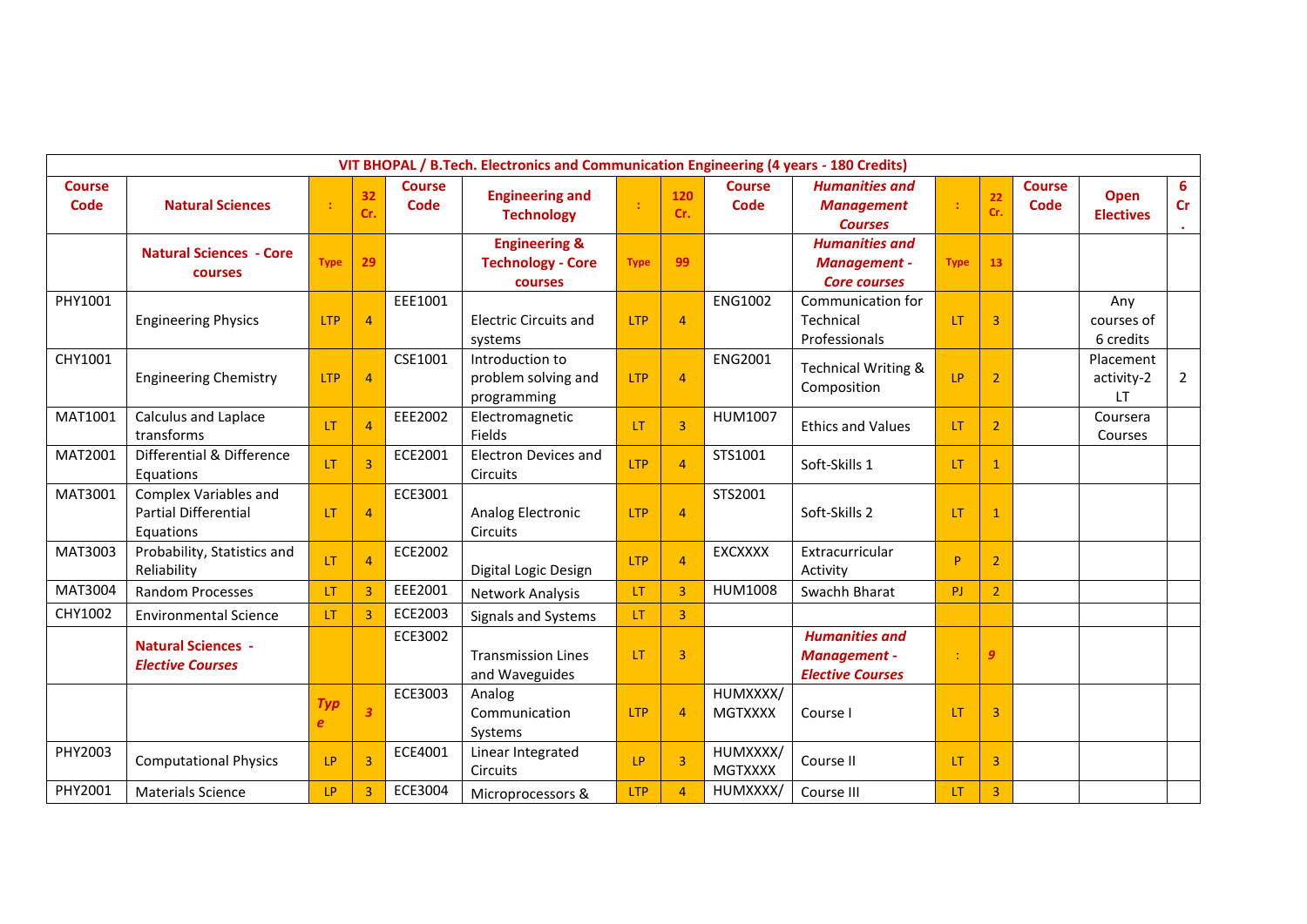|         |                                              |           |                |                | Microcontrollers                                                                          |            |                | <b>MGTXXXX</b> |                              |     |                |  |  |
|---------|----------------------------------------------|-----------|----------------|----------------|-------------------------------------------------------------------------------------------|------------|----------------|----------------|------------------------------|-----|----------------|--|--|
| PHY2002 | Energy and<br><b>Environmental physics</b>   | <b>LT</b> | $\overline{3}$ | ECE4002        | Antenna and wave<br>propagation                                                           | <b>LT</b>  | 3              |                | Foreign Language             | LT. | $\overline{2}$ |  |  |
| CHY2001 | Materials and<br><b>Instrumental Methods</b> | <b>LT</b> | $\overline{3}$ | ECE4003        | Digital<br>Communication<br>Systems                                                       | LP         | $\overline{3}$ |                | (Refer Annexure for<br>List) |     |                |  |  |
| CHY2002 | Chemistry of<br>Microelectronics             | <b>LT</b> | $\overline{3}$ | ECE3005        | Digital Signal<br>Processing                                                              | <b>LTP</b> | $\overline{4}$ |                | VTOL courses                 |     |                |  |  |
| MAT2003 | <b>Applied Numerical</b><br>methods          | LT.       | $\overline{3}$ | <b>DSN2098</b> | Project Exhibition -1                                                                     | PJ         | $\mathbf{1}$   |                | Placement activity-<br>1     | LT. | $\overline{4}$ |  |  |
| MAT2004 | <b>Operations Research</b>                   | LT.       | $\overline{3}$ | <b>DSN2099</b> | Project Exhibition -2                                                                     | PJ         | $\mathbf{1}$   |                |                              |     |                |  |  |
| MAT3002 | Applied Linear algebra                       | <b>LT</b> | $\overline{3}$ | DSN3099        | <b>Engineering Projects</b><br>in community service                                       | PJ         | $\overline{2}$ |                |                              |     |                |  |  |
|         |                                              |           |                | <b>ECE2097</b> | Internship                                                                                | PJ         | $\overline{2}$ |                |                              |     |                |  |  |
|         |                                              |           |                | ECE3006        | <b>VLSI Design</b>                                                                        | LP         | $\overline{3}$ |                |                              |     |                |  |  |
|         |                                              |           |                | CSE3006        | <b>Computer Networks</b>                                                                  | <b>LTP</b> | $\overline{4}$ |                |                              |     |                |  |  |
|         |                                              |           |                | ECE4004        | Microwave and<br>optical<br>communication                                                 | <b>LTP</b> | $\overline{4}$ |                |                              |     |                |  |  |
|         |                                              |           |                | ECE4005        | <b>Wireless and Mobile</b><br>Communication                                               | LT         | 3              |                |                              |     |                |  |  |
|         |                                              |           |                | <b>DSN4098</b> | Comprehensive Exam                                                                        | PJ         | $\overline{2}$ |                |                              |     |                |  |  |
|         |                                              |           |                | ECE4099        | Capstone Project                                                                          | PJ         | 20             |                |                              |     |                |  |  |
|         |                                              |           |                | <b>DSN2096</b> | <b>Engineering Design</b>                                                                 | <b>LT</b>  | $\overline{2}$ |                |                              |     |                |  |  |
|         |                                              |           |                | MEE1007        | <b>Engineering Graphics</b>                                                               | P          | $\overline{2}$ |                |                              |     |                |  |  |
|         |                                              |           |                |                | <b>Engineering &amp;</b><br><b>Technology - Elective</b><br>courses (List given<br>below) | ÷          | 21             |                |                              |     |                |  |  |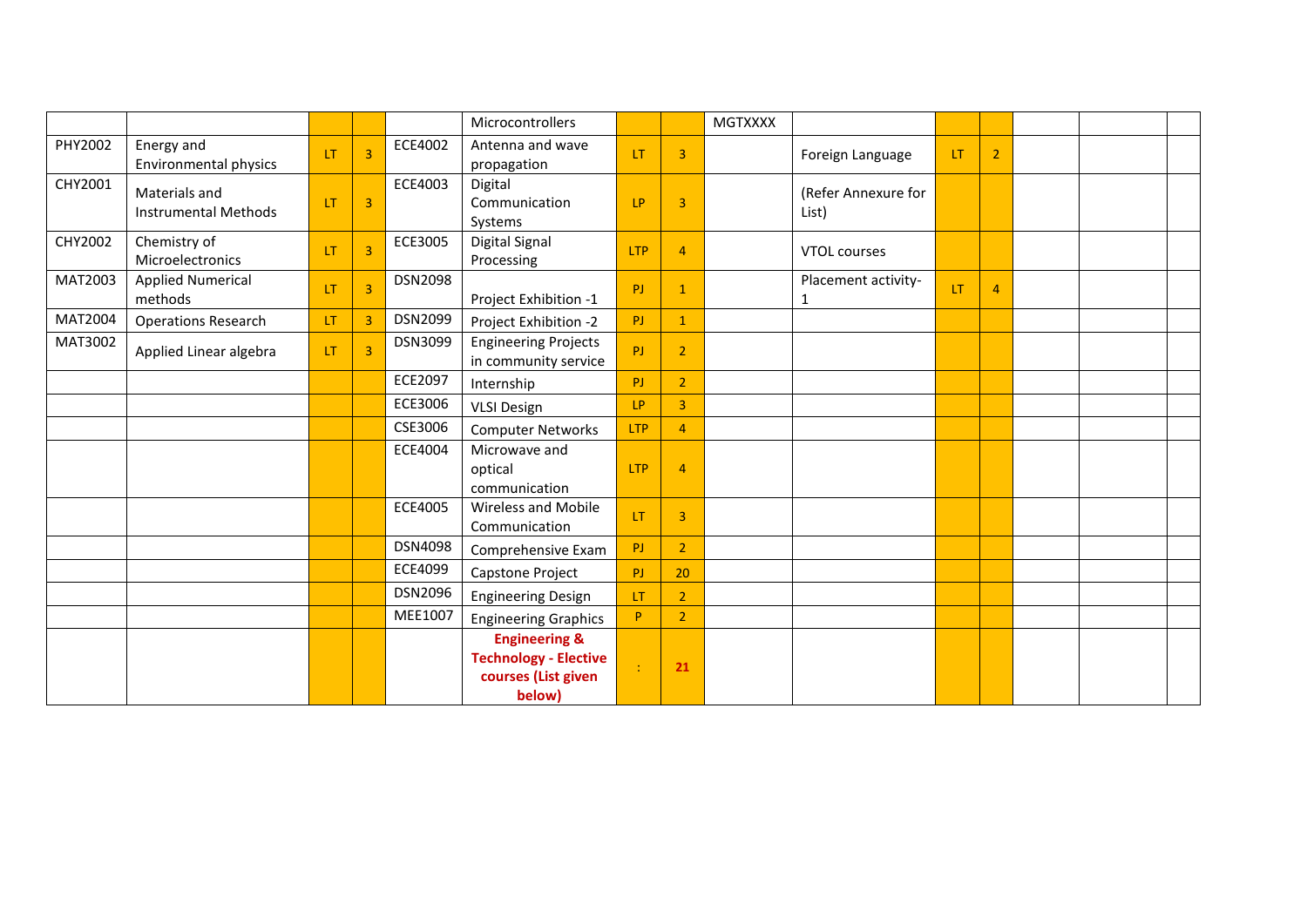|                | Total Credits of 21 to be chosen from the basket of courses.<br>A Minimum of 15 credits from any particular basket will enable a Certificate with Specialization in that Domain. |             |               |               |                                                                       |             |           |                |                                                                |             |                |         |                                                           |            |           |
|----------------|----------------------------------------------------------------------------------------------------------------------------------------------------------------------------------|-------------|---------------|---------------|-----------------------------------------------------------------------|-------------|-----------|----------------|----------------------------------------------------------------|-------------|----------------|---------|-----------------------------------------------------------|------------|-----------|
| <b>Course</b>  |                                                                                                                                                                                  |             |               | <b>Course</b> | <b>Embedded</b>                                                       |             |           | <b>Course</b>  |                                                                |             | <b>Cr</b>      |         |                                                           |            |           |
| Code           | <b>Networking &amp;</b><br><b>Computing</b><br><b>Systems</b>                                                                                                                    | <b>Type</b> | $\mathsf{Cr}$ | Code          | <b>Systems &amp;</b><br><b>Microelectronic</b><br><b>Technologies</b> | <b>Type</b> | <b>Cr</b> | Code           | <b>Signal &amp;</b><br><b>Information</b><br><b>Processing</b> | <b>Type</b> |                |         | <b>Control &amp; Intelligent Systems</b><br><b>Type</b>   |            | <b>Cr</b> |
| ECE4006        | Sensors and IoT                                                                                                                                                                  | LP          | 3             | ECE4010       | <b>Embedded Systems</b>                                               | LTP         | 4         | <b>ECE4012</b> | Digital Image<br>processing                                    | <b>LP</b>   | $\overline{3}$ | ECE4017 | Avionics<br>Electronics                                   | 1T         | 3         |
| ECE4007        | <b>Wireless Sensor</b><br><b>Networks</b>                                                                                                                                        | LT          | 3             | ECE4011       | Embedded C and<br>Linux                                               | <b>LP</b>   | 3         | CSE3010        | <b>Computer Vision</b>                                         | LP.         | $\overline{3}$ | ECE3011 | Automotive<br>Electrical and<br>Electronic systems        | <b>LT</b>  | 3         |
| <b>ECE4008</b> | Cryptography<br>and Network<br>Security                                                                                                                                          | LТ          | 3             | ECE3007       | IC Technology:<br>Design and Testing                                  | LT          | 3         | ECE4013        | <b>Neural Networks</b><br>and Fuzzy<br>Systems                 | <b>LT</b>   | 3              | EEE3003 | <b>Control Systems</b>                                    | <b>LTP</b> | 4         |
| <b>ECE4009</b> | Satellite<br>Communication                                                                                                                                                       | LT          | 3             | ECE3008       | Digital System<br>Design                                              | LT          | 3         | ECE4014        | <b>Biomedical</b><br>Instrumentation                           | <b>LT</b>   | $\overline{3}$ | EEE3006 | Robotics and<br>Control                                   | <b>LT</b>  | 3         |
| <b>CSE2002</b> | Data Structures<br>and Algorithms                                                                                                                                                | <b>LTP</b>  | 4             | ECE2004       | Nanoscience and<br>Nanotechnology                                     | LT          | 3         | ECE4015        | Radar and<br>Navigational<br>Systems                           | <b>LT</b>   | 3              | MEE3007 | Renewable Energy<br>Sources                               | LT         | 3         |
| CSE2003        | Computer<br>Architecture and<br>Organization                                                                                                                                     | LT          | 4             | ECE2005       | Optoelectronics                                                       | LT          | 3         | ECE3010        | Information<br>Theory and<br>Coding                            | LT          | 3              | ECE3012 | Electronic<br>Measurements<br>and<br>Instrumentation      | <b>LT</b>  | 3         |
| CSE3003        | Operating<br>Systems                                                                                                                                                             | <b>LTP</b>  | 4             | ECE3009       | Micro Electro<br>Mechanical<br>Systems                                | <b>LP</b>   | 3         | ECE4016        | Pattern<br>Recognition and<br>Analytics                        | <b>LP</b>   | 3              | ECE2006 | Debugging of<br><b>Electronic Circuits</b><br>and Systems | LP         | 3         |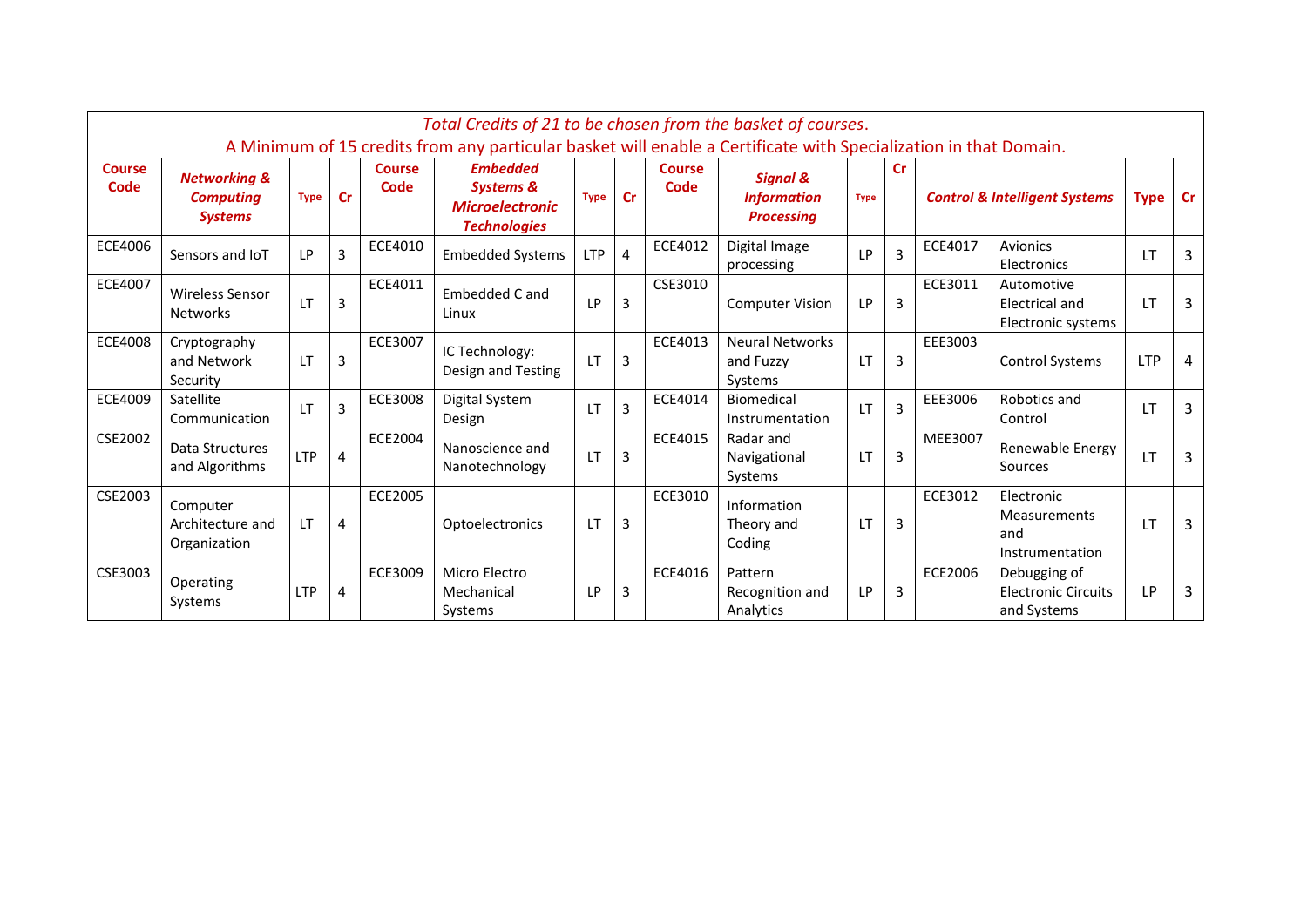|                              | Semester Course Arrangement - B Tech (Electronics & Communication Engineering) |                 |                |                              |                                             |                 |                |                              |                                                                  |           |                |                              |                                               |                 |                |
|------------------------------|--------------------------------------------------------------------------------|-----------------|----------------|------------------------------|---------------------------------------------|-----------------|----------------|------------------------------|------------------------------------------------------------------|-----------|----------------|------------------------------|-----------------------------------------------|-----------------|----------------|
|                              | Semester 1                                                                     |                 |                |                              | <b>Semester 2</b>                           |                 |                |                              | Semester 3                                                       |           |                |                              | <b>Semester 4</b>                             |                 |                |
| <b>Course</b><br><b>Code</b> | <b>Course Title</b>                                                            | <b>Typ</b><br>e | Cr.            | <b>Course</b><br><b>Code</b> | <b>Course Title</b>                         | <b>Typ</b><br>e | Cr.            | <b>Course</b><br><b>Code</b> | <b>Course Title</b>                                              |           | Cr.            | <b>Course</b><br><b>Code</b> | <b>Course Title</b>                           | <b>Typ</b><br>e | Cr.            |
| <b>ENG1002</b>               | Communication<br>for Technical<br>Professionals                                | <b>LT</b>       | 3              | <b>ENG2001</b>               | Technical<br>Writing &<br>Composition       | LT              | $\overline{2}$ | <b>ECE2098</b>               | Project<br>Exhibition $-1$                                       | PJ        | 1              | <b>ECE2099</b>               | Project Exhibition<br>$-2$                    | PJ              | 1              |
| PHY1001                      | Engineering<br>Physics                                                         | <b>LTP</b>      | 4              | CHY1002                      | Environmental<br>Science                    | LT              | 3              | <b>ECE2096</b>               | Engineering<br>Design                                            | <b>LT</b> | $\overline{2}$ | ECE3003                      | Analog<br>Communication<br>Systems            | <b>LTP</b>      | 4              |
| CHY1001                      | Engineering<br>Chemistry                                                       | <b>LTP</b>      | 4              | <b>HUM100</b><br>8           | Swachh Bharat                               | PJ.             | $\overline{2}$ | MAT3001                      | Complex<br>variables and<br>partial<br>differential<br>equations | <b>LT</b> | 4              |                              | Hum &<br>Management<br>Elective - I           | LT.             | 3              |
| CSE1001                      | Introduction to<br>problem solving<br>and programming                          | <b>LTP</b>      | $\overline{4}$ | <b>MAT200</b><br>1           | Differential and<br>Difference<br>equations | LT              | 3              | ECE3001                      | Analog<br>Electronic<br>Circuits                                 | LT<br>P   | 4              |                              | Engineering<br>Elective 2                     | LT              | 3              |
| MAT1001                      | Calculus and<br>Laplace<br>Transforms                                          | <b>LT</b>       | 4              | EEE2002                      | Electromagnetic<br>Fields                   | <b>LT</b>       | 3              | ECE2003                      | Signals and<br>Systems                                           | <b>LT</b> | 3              | MAT3003                      | Probability,<br>statistics and<br>reliability | LT              | 4              |
| EEE1001                      | <b>Electric Circuits</b><br>and Systems                                        | <b>LTP</b>      | 4              | ECE2001                      | <b>Electron Devices</b><br>and Circuits     | <b>LTP</b>      | $\overline{4}$ |                              | Engineering<br>Elective 1                                        | LT.       | $\overline{3}$ | ECE4001                      | Linear Integrated<br><b>Circuits</b>          | <b>LP</b>       | 3              |
| HUM1007                      | <b>Ethics and Values</b>                                                       | <b>LT</b>       | $\overline{2}$ | ECE2002                      | Digital Logic<br>Design                     | <b>LTP</b>      | $\overline{4}$ | ECE3002                      | Transmission<br>Lines and<br>Waveguides                          | LT.       | $\overline{3}$ | ECE3004                      | Microprocessors<br>&<br>Microcontrollers      | <b>LTP</b>      | $\overline{4}$ |
|                              |                                                                                |                 |                |                              | Natural Science -<br>Elective               | <b>LT</b>       | 3              | MEE1007                      | Engineering<br>Graphics                                          | P         | $\overline{2}$ | <b>ECE4002</b>               | Antenna and<br>wave propagation               | LT.             | 3              |
|                              |                                                                                |                 |                | EEE2001                      | Network Analysis                            | LT.             | 3              |                              |                                                                  |           |                |                              |                                               |                 |                |
|                              | <b>Total credits</b>                                                           |                 | 25             |                              | <b>Total credits</b>                        |                 | 26             |                              | <b>Total credits</b>                                             |           | 22             |                              | <b>Total credits</b>                          |                 | 26             |
|                              |                                                                                |                 |                |                              |                                             |                 |                |                              |                                                                  |           |                |                              |                                               |                 |                |
|                              |                                                                                |                 |                |                              |                                             |                 |                |                              |                                                                  |           |                |                              |                                               |                 |                |